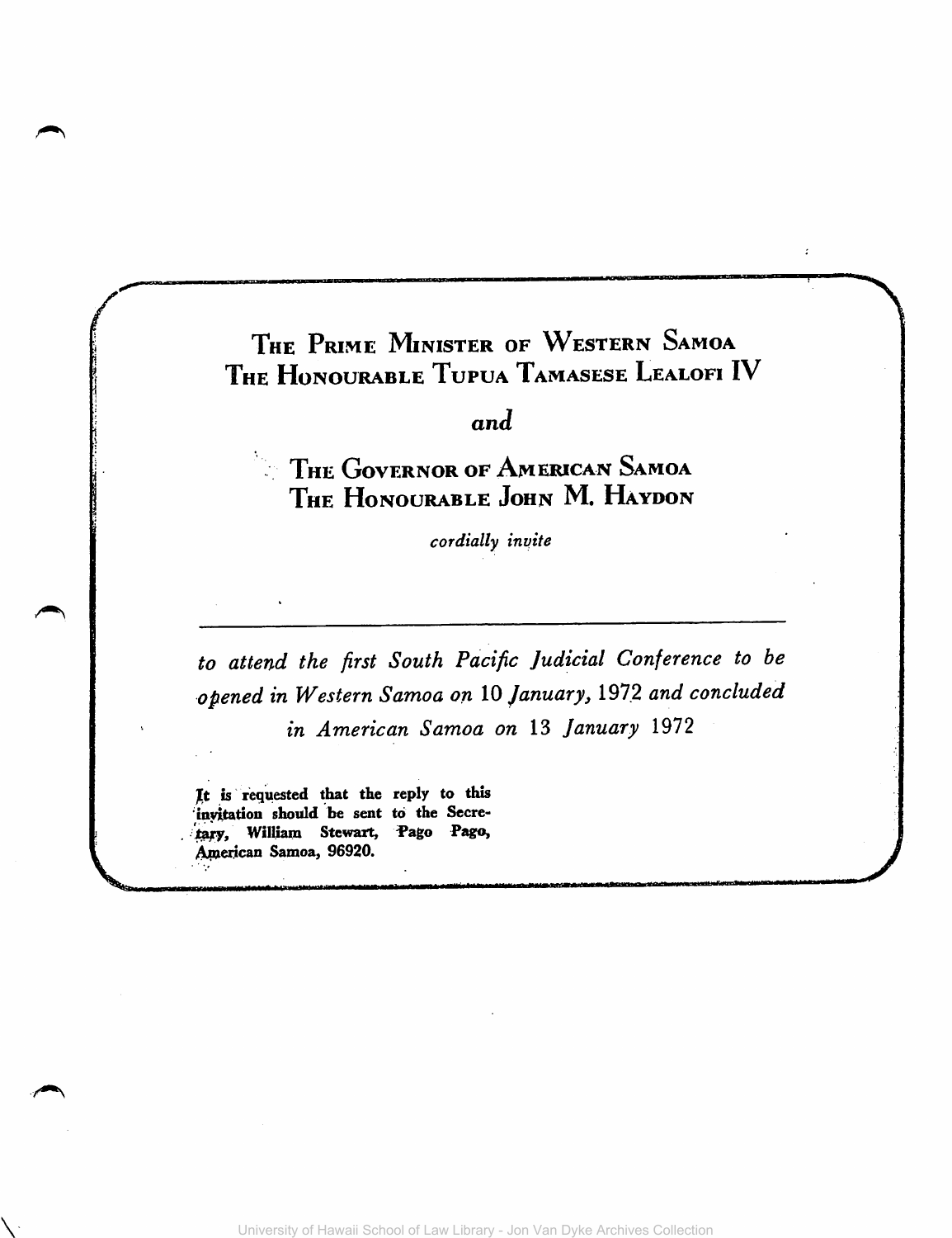## **PROGRAM**

### **1971**

# **AMERICAN** SAMOA **JUDICIAL CONFERENCE**

**A Seminar** 

A JUDICIAL CONFERENCE BETWEEN JUDGES AND INVITED GUESTS OF SUPREME COURT WESTERN SAMOA AND JUDGES AND INVITED GUESTS OF THE HIGH COURT OF AMERICAN SAMOA

Intercontinental Hotel Sadie Thompson Room Pago Pago, American Samoa February 25, 26 and 27, 1971

 $\overline{\phantom{0}}$ 

i. ~:

 $~\bullet$  .  $\mathbf r$  . (

.

,

i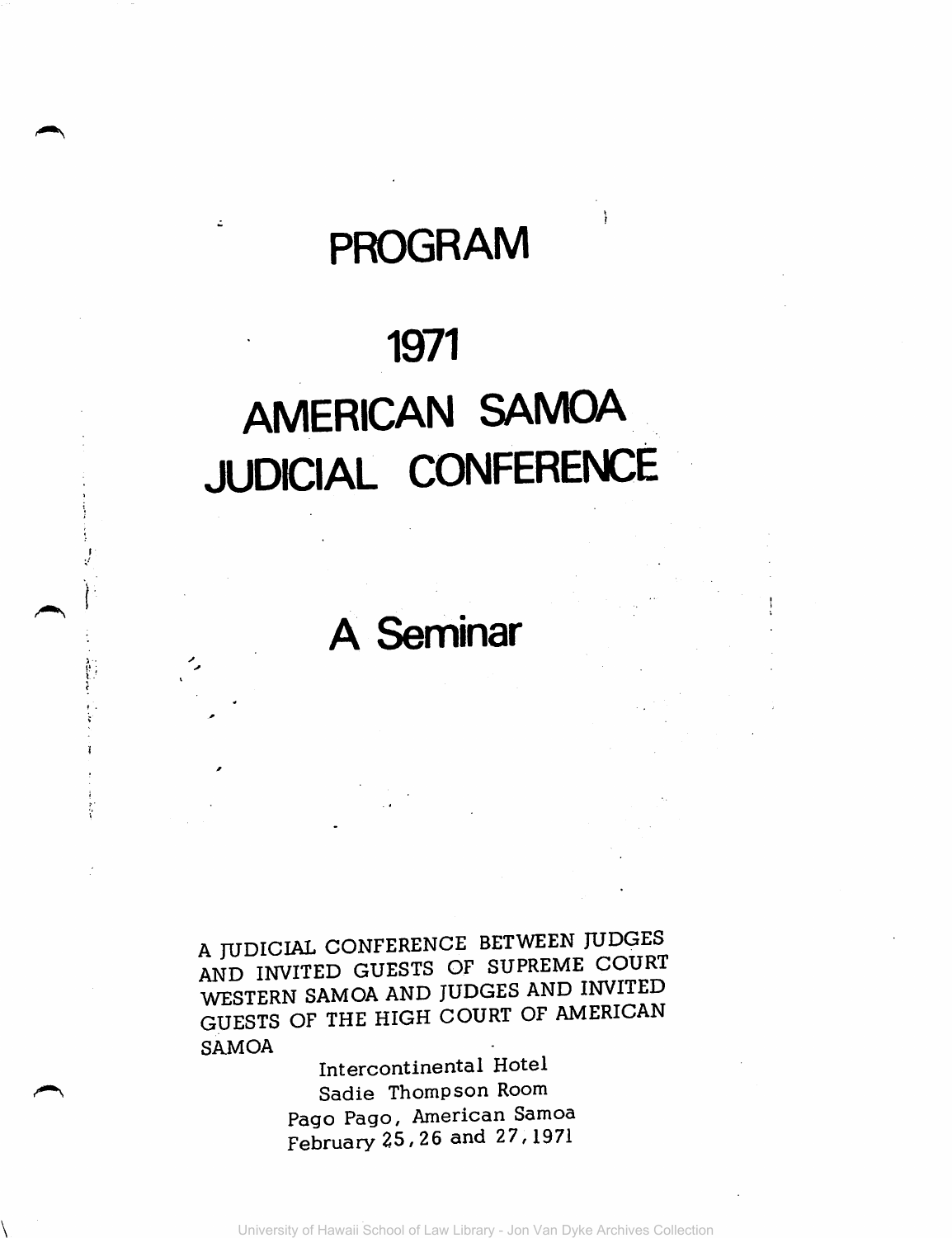#### 1st South Pacific Judicial Conference

Apia, Samoa; and Pago Pago, American Samoa January 10-13, 1972

The very frrst South Pacific Judicial conference, in the two Samoas in January of 1972, was a historic undertaking. It brought together three indigenous cultures of the Pacific islands: Micronesian, Melanesian, and Polynesian, and was attended by delegates from fifteen different legal jurisdictions, including several developing island nations of the Pacific. Also attending this frrst meeting were representatives from the Australia, New Zealand, the United States, the United Kingdom, and a representative from the South Pacific Commission. *(See appendix for a list of those attending)* 

This was the frrst opportunity for the judiciary from the emerging nations around the Pacific to share experiences and knowledge. The judicial education afforded by this conference was recognized as valuable both by ex-patriate judges with extensive legal training and experience but, in some cases, limited familiarity with the cultures of the island nations in which they served, and to native judicial officials whose legal training and experience was in some cases limited. The timing was right as new nations were coming into being, with new constitutions that reflected the influence of the Western nations that had controlled various parts of the Pacific under mandate from the League of Nations after World War I, and the United Nations after World War II.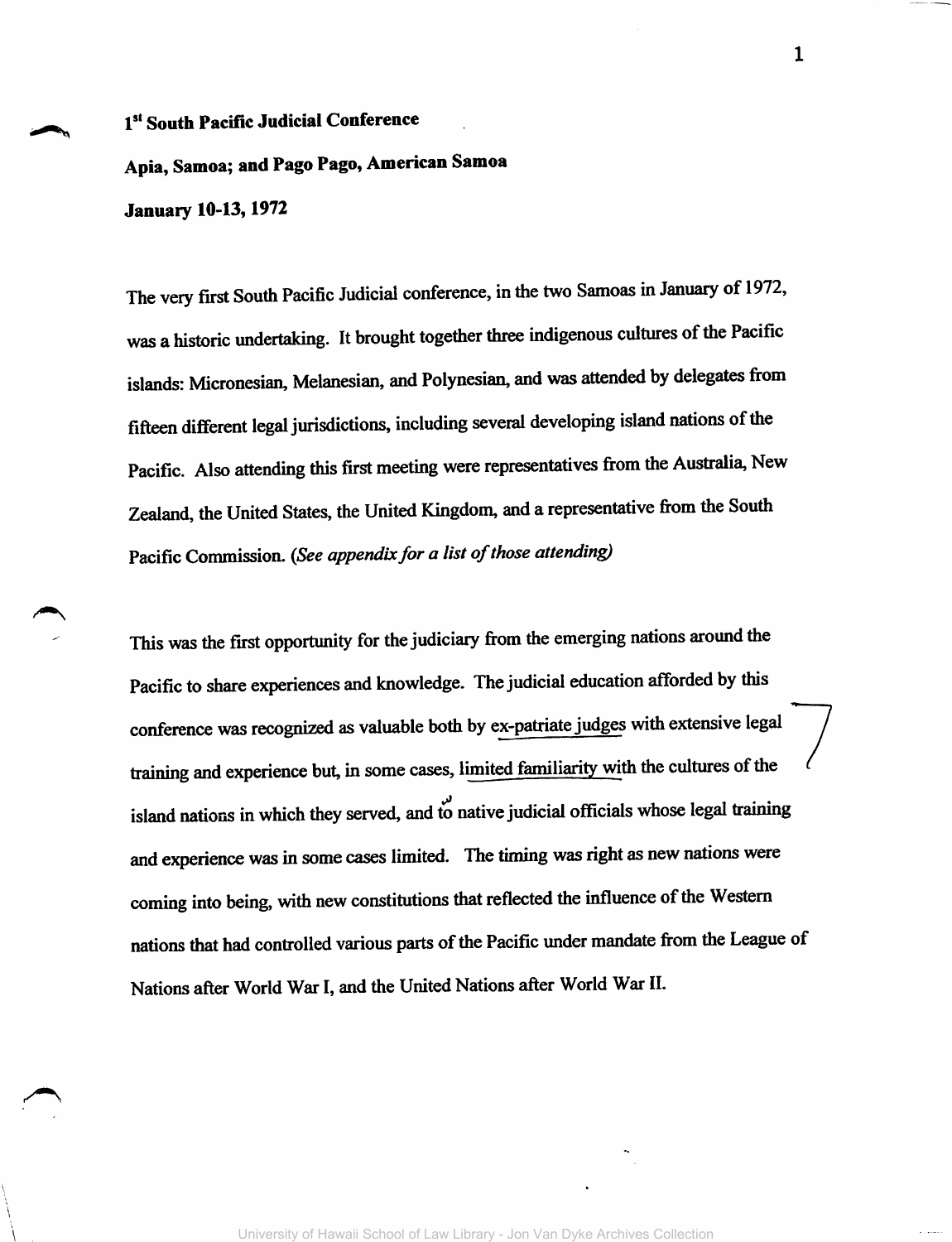The participants in this first conference also recognized the value in sharing information and experiences with each other, as they struggled to incorporate traditional and customary laws within the framework of the new constitutions. They agreed that preservation of the cultural heritage of the peoples of the Pacific was vital to successfully establishing the rule of law.

A custom established at this first conference was for the host country to offer insights into its own judicial system's accomplishments, problems, and challenges as a starting point of discussion. Chief Justice Barrie Spring, Supreme Court of Samoa, gave a presentation on the judicial system of Samoa, including its relationship to the Executive.

Samoa's history of being governed by much larger Western countries was in many respects similar to that of many other emerging nations in the Pacific. Its judicial system reflected that fact, and under a treaty signed in 1889, law as administered in the courts of England was set as the basis, but the Court had authority to impose punishment established by laws of the United States, England, or Germany, whichever the Chief Justice detennined to be the most appropriate. Significantly, the Court was permitted io modify practice and procedure as required by local circumstances, and to treat the indigenous people according to the laws and customs of Samoa. Until that time, the rule of law had been regulated solely by the usages and customs of the Samoan people.

In 1898, when King Malietoa died, a dispute over succession was resolved when Samoan leaders agreed with the commission of the United States, Great Britain, and Germany, to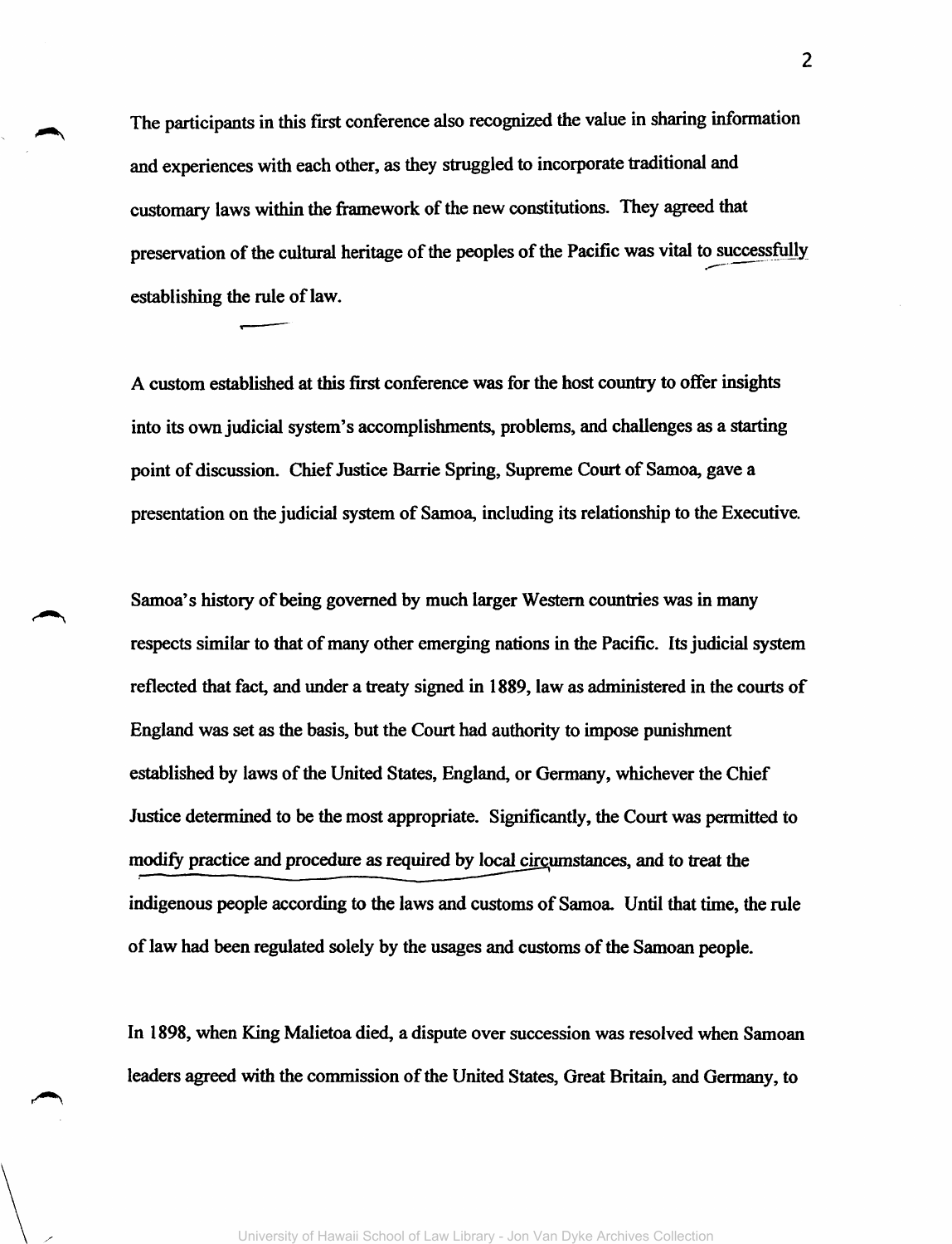abolish the kingship. From 1900-1920, German Law applicable to the Protectorate of Samoa applied. In 1920, the government of New Zealand took control under a mandate from the League of Nations, and enacted a comprehensive code of law known as the Samoan Constitution Order 1920, laying down the basis of law for the territory.

In 1946, Samoa petitioned the United Nations for self-government. Trusteeship was set up under administering authority of New Zealand. In 1954, the Constitutional Convention adopted a series of basic principles, and in 1961, a majority of the Samoan people voted for independence. At this time, such New Zealand legislation as applied to the country was steadily replaced by local legislation, although the system and jurisdiction of the courts still closely resembles those of New Zealand.

It was established that the Chief Justice should be "learned in law and equity of mature years, of good repute for his sense of honor, impartiality, and justice. His decisions...shall be final." Judges of the Supreme Court were appointed by the head of state, acting on the advice of the prime minister. As is true with most of the emerging island nations of the Pacific, Samoa had limited financial resources and decisions on funding the operations of the judiciary were entirely in the hands of the executive.

Chief Justice Spring said however that he believed the Executive in Samoa was conscious of the fact that the imposition of the rule of law over custom was hard for some of the populace to accept, and that one result of the independent judiciary was public confidence

.~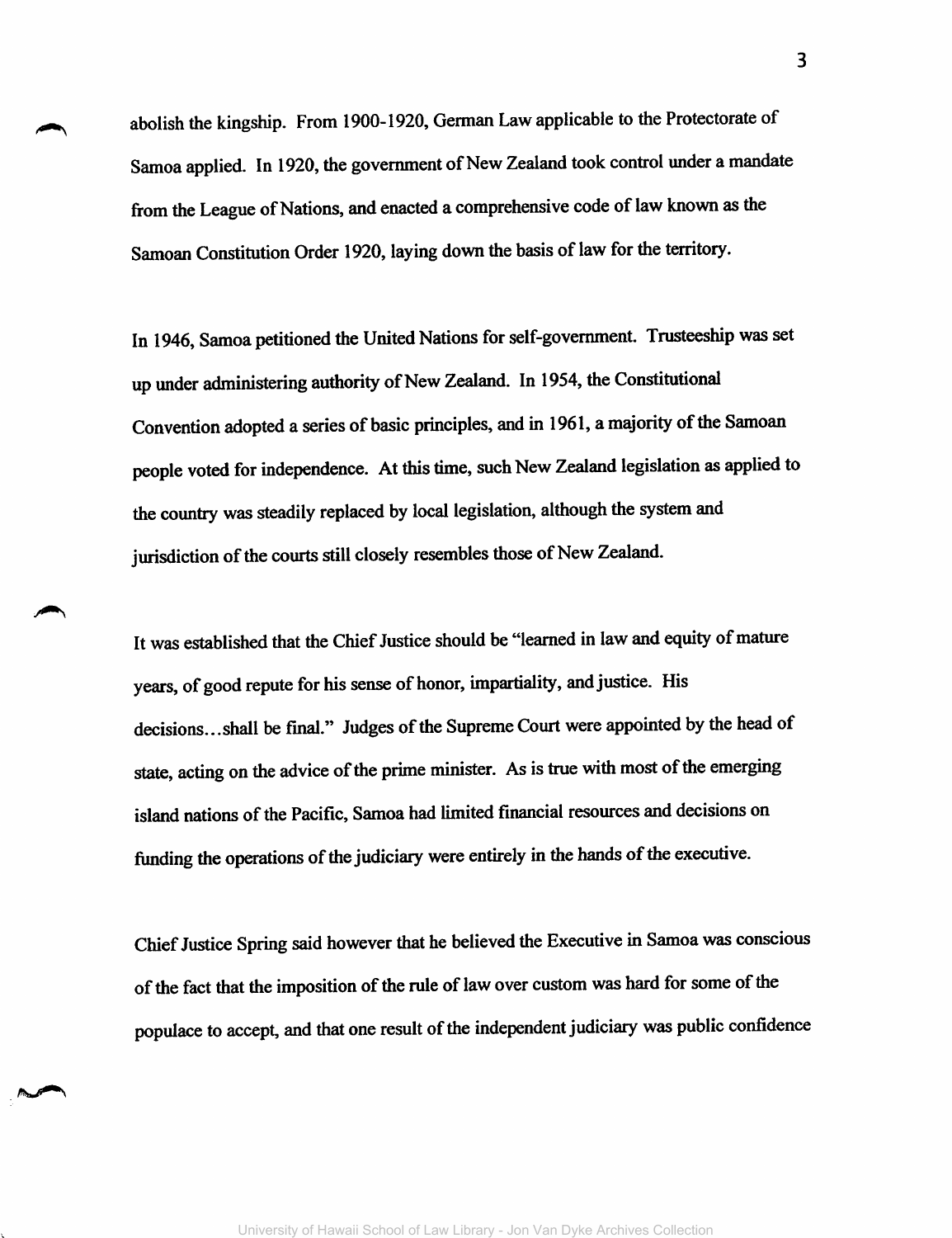in, and respect for, both the judiciary and the executive, leading to greater stability and promoting security and freedom of the individual.

Judicial independence was guaranteed in the Constitution, and has been respected, according to Chief Justice Spring. "Looking back on eight years of independence, it is my considered opinion that Western Samoa has obtained judicial independence and that the statement in the preamble to the Constitution, 'Wherein the impartial administration of justice should be fully maintained,' is fully satisfied."

There were significant ways in which the system adapted to Samoan culture and customs.

For example, Samoa adapted the jury system with use of "assessors" to incorporate tradition law into decisions of the court. In serious criminal cases, where an accused had pleaded not guilty to an offense punishable by death or by more than five years in prison, the Supreme Court along with a panel of four lay assessors, including at least two Samoans, heard the evidence. Conviction required concwrence of at least three of the assessors AND the trial judge (who was not to deliberate with the assessors, so he would not have undue influence over their decision).

There were a number of factors that kept the right of statutory law under the Constitution, and traditional law as interpreted by the Assessors, in balance. The Land and Titles Court as adapted in Samoa from German administration prior to World War I also used assessors. It had jurisdiction over *mata;* titles (personal dignities or titles of nobility) and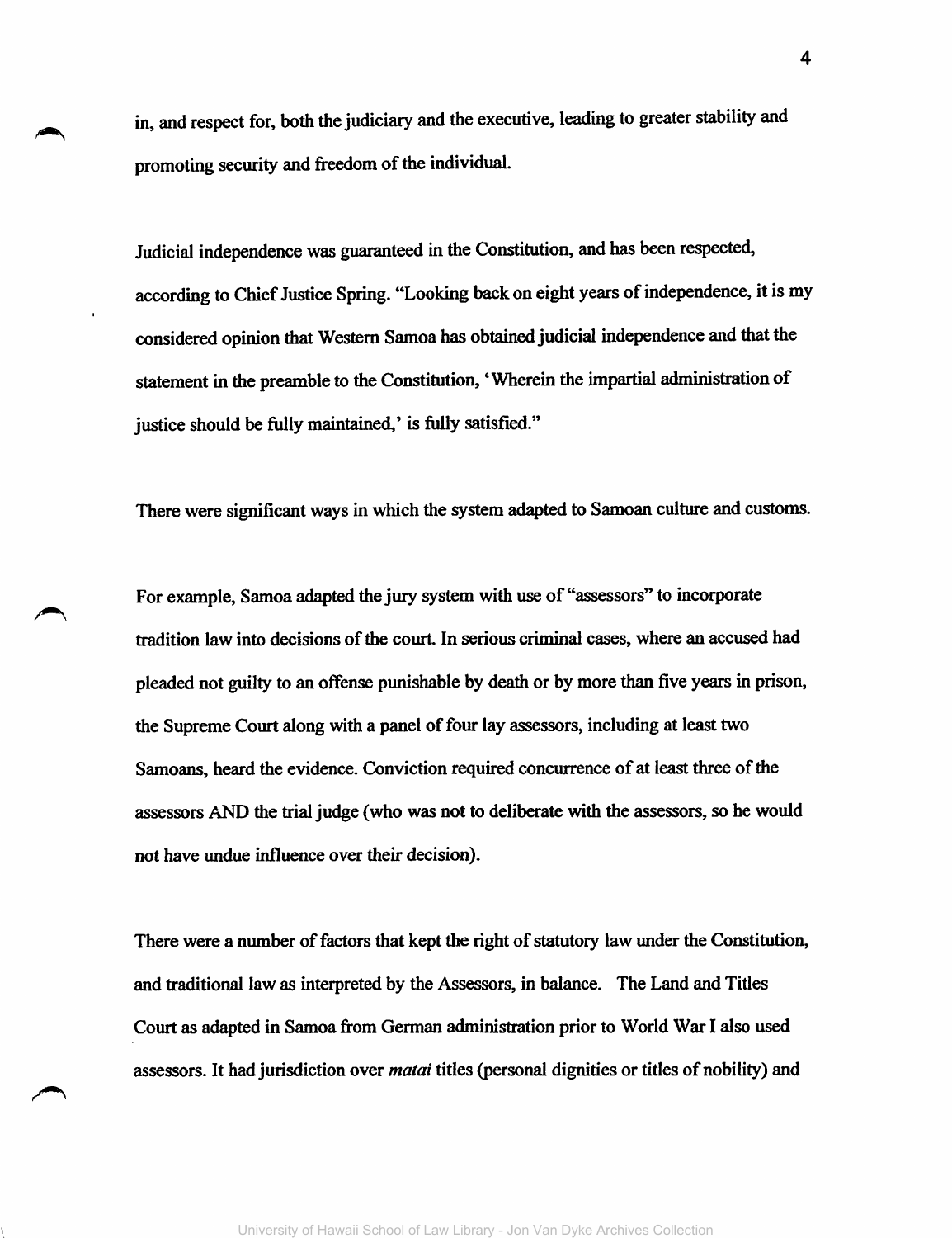customary land, but not over European or freehold land, which was held under title and was freely transferable. This court, with jurisdiction over about 80% of the land in Samoa, according to Judge Spring, was "probably to the Samoan mind the most important court in the land."

The Honorable Justice C. C. Marsack, of Suva, Fiji, in his address to the group on cultural and ethnic disparities and their effect on the judicial process in Fiji, cited Samoa's system of assessors, which incorporated elements of tradition into the administration of justice, was cited.

Judge Marsack noted that often, a highly trained judge would be brought in from the outside, and hadn't been in the territory long enough to make a fair assessment of what constitutes a "reasonable man" under the law, as interpreted in the context of tradition. Local assessors, as used in Samoa, could explain fully to the trial judge the reasons for their verdict, and provide assistance in the matter of the character and outlook of the indigenous people, and the age-old customs by which their lives were largely regulated.

"In many cases," he said, "substantial justice cannot be done ... unless proper allowance is made for local conditions and customs in the islands, and most importantly, for the essential differences in human character and general outlook between the average islander and the ordinary 'reasonable man' of British jurisprudence."

the customs of

 $e^{x}e^{i\alpha x}$   $e^{x}e^{i\alpha x}$ <br> $e^{x}e^{i\alpha x}$   $e^{i\alpha x}$